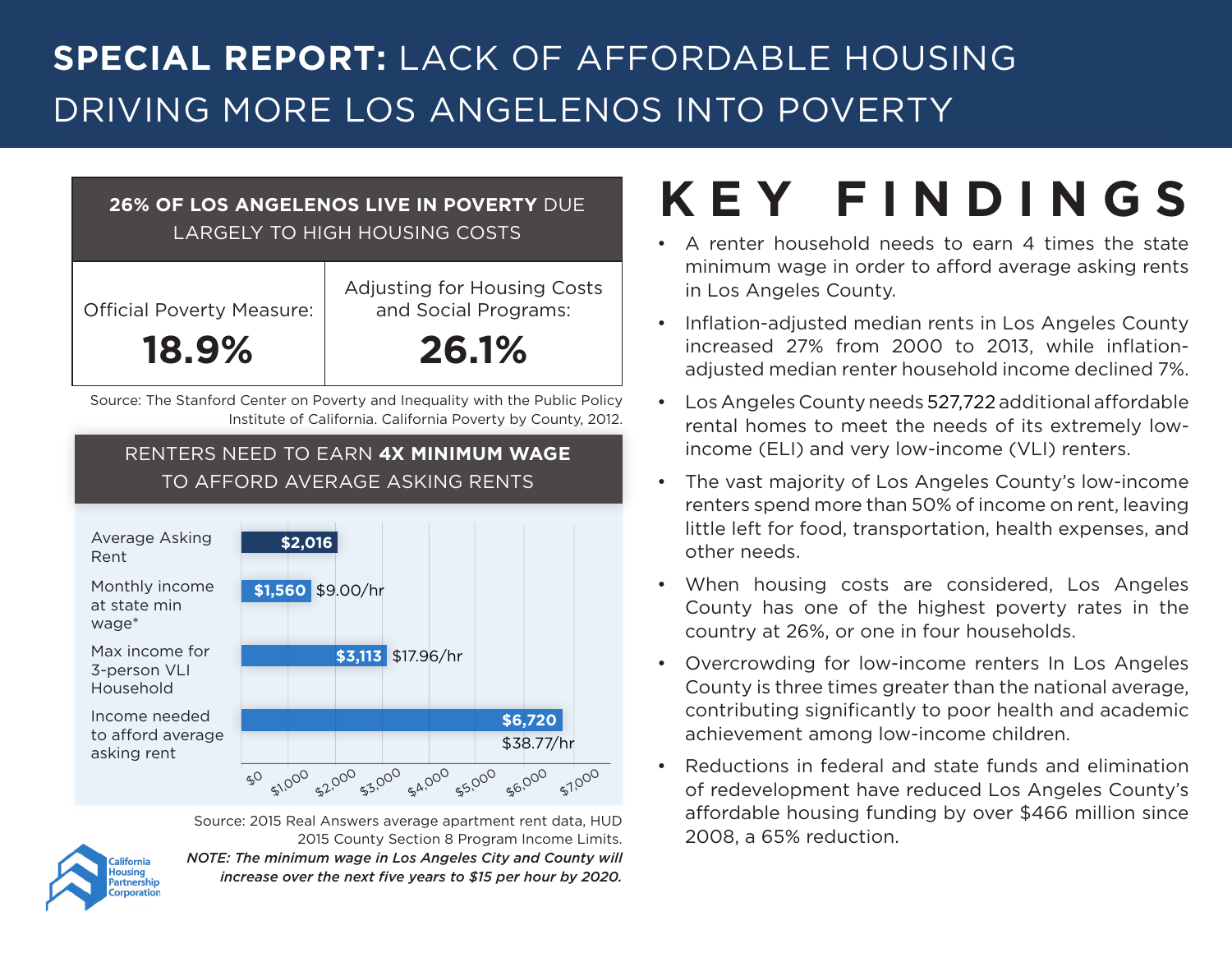#### INFLATION ADJUSTED MEDIAN **RENT HAS INCREASED 27%** SINCE 2000 WHILE MEDIAN RENTER **INCOME HAS DECLINED 7%**



RENTS ARE UP. INCOMES ARE DOWN. AS A RESULT, LOW-INCOME FAMILIES ARE FORCED TO SPEND A GROWING PROPORTION OF THEIR INCOME ON RENT, LEAVING LITTLE FOR OTHER BASIC NECESSITIES. LOS ANGELES COUNTY NEEDS AN ADDITIONAL 527,722 AFFORDABLE HOMES TO MEET THE NEEDS OF THESE FAMILIES.

Source: US Census 2000 and Annual ACS Data 2005-2013. Median rents and incomes from 2001-2004 are estimated trends, as are 2014 and 2015.



SOURCE: NLIHC Analysis of 2013 ACS PUMS.

#### 81% of ELI AND 56% of VLI HOUSEHOLDS PAY **MORE THAN HALF THEIR INCOME ON RENT**



SOURCE: NLIHC Analysis of 2013 ACS PUMS.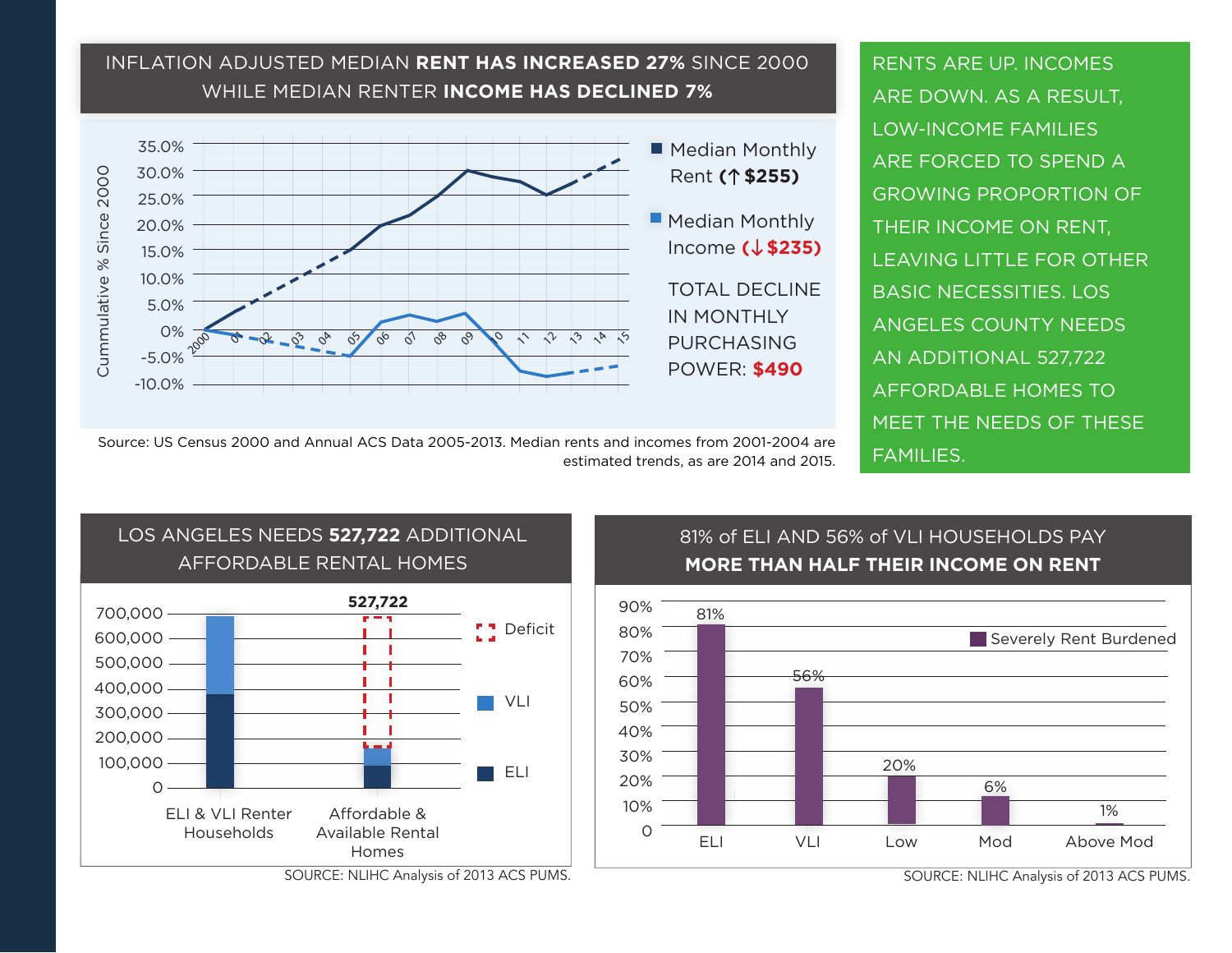#### OVERCROWDING FOR LOS ANGELES' LOWER-INCOME RENTERS IS **THREE TIMES THE NATIONAL AVERAGE**



SOURCE: CHPC analysis of 2007-2011 CHAS data.

#### **WHO IS BEING LEFT OUT** OF THE LOS ANGELES RENTAL MARKET?

| <b>Average Asking Rent: \$2,016</b> |                                 | Hours/week of                     |                                                 |  |
|-------------------------------------|---------------------------------|-----------------------------------|-------------------------------------------------|--|
|                                     | <b>Job Category</b>             | <b>Mean Hourly</b><br><b>Wage</b> | work needed to<br>afford average<br>asking rent |  |
|                                     | <b>Medical Assistants</b>       | \$16.47                           | 94                                              |  |
|                                     | <b>Preschool Teachers</b>       | \$16.12                           | 96                                              |  |
|                                     | <b>FMTs &amp; Paramedics</b>    | \$16.00                           | 97                                              |  |
|                                     | Janitors & Cleaners             | \$13.07                           | 119                                             |  |
|                                     | <b>Retail Salespersons</b>      | \$12.89                           | 120                                             |  |
|                                     | <b>Waiters &amp; Waitresses</b> | \$11.81                           | 131                                             |  |
|                                     |                                 |                                   |                                                 |  |

SOURCE: CHPC Analysis of 2014 Bureau of Labor statistics and 2015 Real Answers average rent data.

#### FUNDING SOURCE **TOTAL** FY 2008/2009 FY 2013/2014 % CHANGE **HUD** HCD (Prop. 46 & Prop 1C) **MHSA** Redevelopment \$260,516,144 \$167,197,962 \$19,304,213 \$274,787,841 \$721,806,160 \$176,180,592 \$72,988,250 \$6,043,371 \$0 \$255,212,213 -32% -56% -69% -100% -65% FROM FY 2008-09 TO FY 2013-14 LOS ANGELES **LOST 65% OF STATE AND FEDERAL FUNDING**

SOURCE: CHPC tabulations of Redevelopment Housing Activities Report and HUD's CPD program formula allocations. State housing bond funding from Propositions 46 and 1C provided by HCD. MHSA program funding provided by CalHFA.

#### **A LOSS OF \$466 MILLION** FOR AFFORDABLE HOUSING IN LOS ANGELES



SOURCE: CHPC tabulations of Redevelopment Housing Activities Report and HUD's CPD program formula allocations. State housing bond funding from Propositions 46 and 1C provided by HCD. MHSA program funding provided by CalHFA.